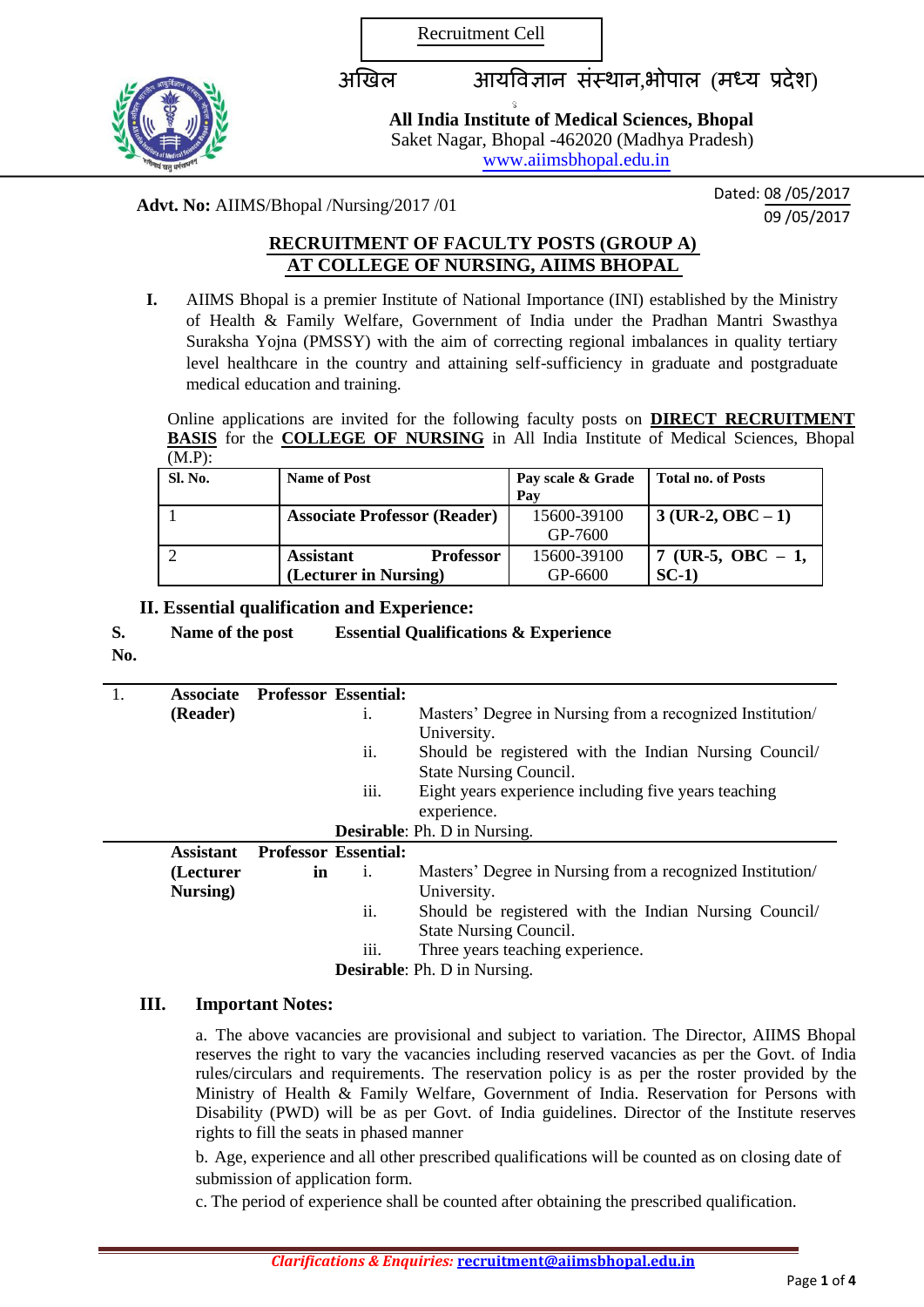d. Essential qualifications, eligibility criteria for the post will be as per Indian Nursing Council norms. Certificates/ PG degrees recognized by Indian Nursing Council are equivalent in the concerned subjects.

e. Congestion of system may occur during last hours. The applicants are strongly advised not to wait till last date of submission to avoid rush and submit the application well in time.

f. The application will be considered only when it has been duly submitted by pressing submit button. Submitted application can be downloaded by clicking on the Download link of the application form. Inadequately filled / incomplete applications may be summarily rejected. g. **Women candidates are encouraged to apply.**

## **IV. Online Application Process:**

- The online application form will be made available on AIIMS Bhopal website www.aiimsbhopal.edu.in w.e.f. Friday, **12th May 2017**.
- The applicants shall send the duly filled and signed hardcopy of the submitted online application form along with self-attested photocopies of their proof of date of birth, eligibility qualification marksheets, degrees, experience certificate and other relevant testimonials by speed post to the following address:

#### **The Dy. Director (Administration) ALL India Institute of Medical Sciences (AIIMS) Administrative Block, 1st Floor of Medical College Building Saket Nagar. Bhopal-462020 (MP)**

# *The envelop must be super scribed as 'Application for post of ……………………… (College of Nursing).*

- The duly filled application form along with relevant annexures must reach to aforementioned address **on or before 5:00 pm of 26th June 2017 by speed post ONLY**. Delivery of the application and supporting documents (as mentioned above) by hand / in person/ courier will **NOT** be entertained. In case of non-submission/ receipt of hardcopies of online submitted application forms, as mentioned above, the online submitted application will not be considered.
- Application lacking complete information and non-remittance of requisite application fee as well as failure to submit duly signed application form along with self-attested photocopies of their eligibility qualification mark sheets, degrees, experience certificate and other relevant testimonials etc. are liable to be rejected without any further communication.

## **V. Application Fees:**

- For General/OBC candidates Rs. 1000/-
- For SC/PwD/Women candidates **NIL**

*Fees shall be paid through online transfer through online application portal. The fee once remitted will not be refunded, in any circumstances.*

#### **VI. Last Date of Submission of Online Application:** The on-line filling up of application form will automatically close on **12.06.2017**.

## **VII. Upper Age Limit: 50 years**

- 1. Age limit refers to completed age in years as on last date of submission of online application form i.e. 12.06.2017.
- 2. No age relaxation would be available to SC/ST/OBC/PwD candidates applying for unreserved vacancies.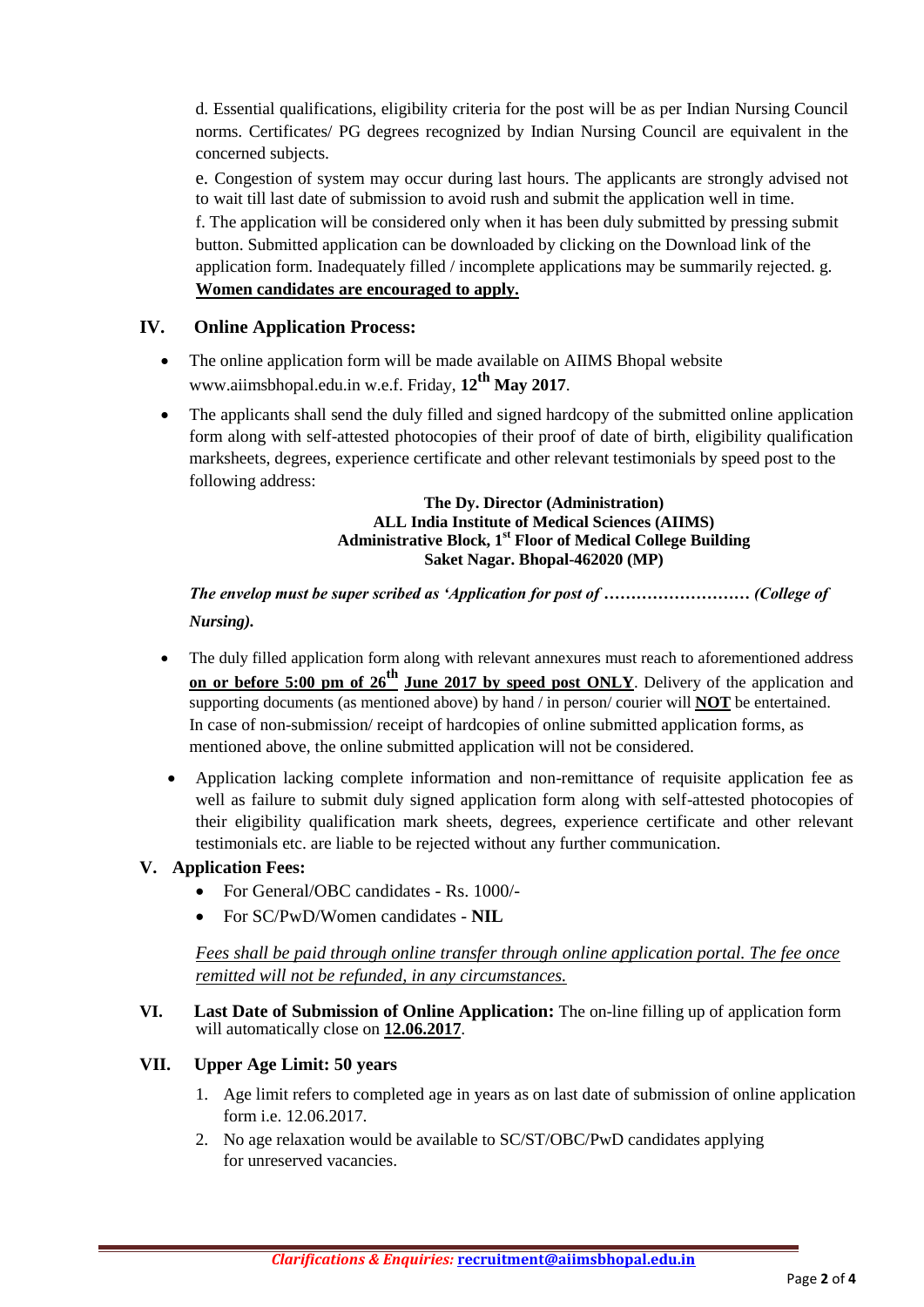3. Age relaxation permissible to various categories is as under:-

| Sl.No. | Category           | Age relaxation permissible<br>beyond the upper age limit |
|--------|--------------------|----------------------------------------------------------|
|        | SC/ST              | 05 years                                                 |
|        | OBC                | 03 years                                                 |
|        | PwD (OPH)          | 05 years                                                 |
|        | Government Servant | 05 years                                                 |

#### **VIII. Documents:**

Printed copy of on-line application form and the attested photocopies of the following along with the originals must be brought at the time of interview only.

- 1. 'No Objection Certificate NOC' would be applicable for those candidates who are working in Central/State Government /Semi Government Autonomous Institutions from their respective organization.
- 2. Degrees, Certificates, Mark -sheets, Age proof, Caste certificates and Experience Certificates etc.
- 3. Nursing Council Registration
- 4. Proof of payment of application fee.
- 5. Any other relevant document to support your candidature.

#### **IX. Reservation:**

- 1. OBC candidate's eligibility will be based on the caste(s) borne in the Central List of Government of India. OBC candidate(s) should not belong to Creamy Layer and their sub-caste should match with the entries in latest Central List of OBCs published by the Govt. of India, failing which their candidature will not be considered under any of the applied reserved category post(s). OBC Candidates will attach the certificate in (Annexure-V) from the prescribed authority for Central Government posts along with certificate that the candidate does not belong to Creamy Layer. Date of issue of Certificate should not exceed 1 year as on the day of written examination/interview.
- 2. For SC category Certificate of the candidate should be issued by Tehsildar or above rank officer in format of State/Central Government.
- 3. OPH \* Certificate must be issued by District Board of State/Central Government hospital/ Chief Medical Officer.

Only such persons would be eligible for reservation under OPH quota in service/posts who suffers from not less than 40 per cent of physical disability. Persons who want to avail of benefit of reservation would have to submit a Disability Certificate issued by a competent authority in the prescribed format.

- **X. Short Listing:** Based on online application form submitted and hardcopies received along with relevant documents in support of eligibility for the post advertised, the Selection Committee may short-list Candidates for written exam/interview. Candidates called for the interview will have to produce all relevant original documents in proof of details furnished in their application at the time of interview.
	- **XI. Site of Written Exam/ Interview:** The written exam/ interviews will be held at Bhopal. TA/DA to the eligible candidates attending the written exam/ interview, will be payable in compliance to directives of the Ministry of Finance Department of Expenditure as amended from time to time.